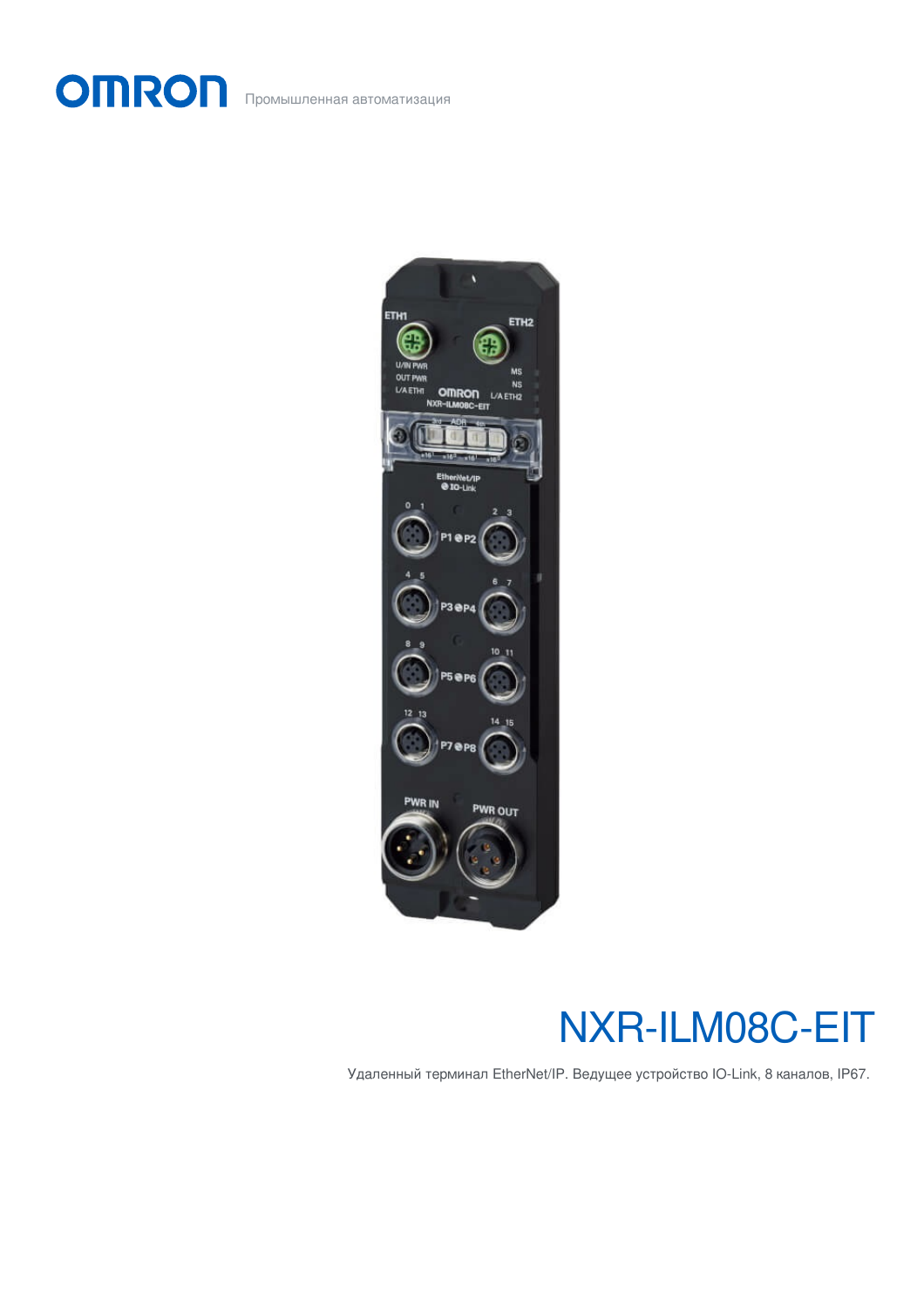## Технические характеристики

| Type of module                   | IO-Link master       |  |
|----------------------------------|----------------------|--|
| <b>Communication port(s)</b>     | EtherNet/IP, IO-Link |  |
| <b>Number of digital inputs</b>  | $\,8\,$              |  |
| Digital input type               | IO-Link, PNP         |  |
| <b>Number of digital outputs</b> | $\,8\,$              |  |
| Digital output type              | IO-Link, PNP         |  |
| I/O connection type              | M12                  |  |
| Number of I/O connectors         | $\,8\,$              |  |
| Height                           | 240 mm               |  |
| Width                            | 62 mm                |  |
| Depth                            | 38 mm                |  |
| Weight                           | 440 g                |  |

### Дополнительные принадлежности

| 1302011110     | 7/8 inch Waterproof Cover                                                                     |
|----------------|-----------------------------------------------------------------------------------------------|
| 72MDm4MDm4005K | Ethernet cable, PVC, M12 plug (D-coding, male) to M12 plug (D-<br>coding, male), 0.5 m, green |
| 72MDm4MDm4010K | Ethernet cable, PVC, M12 plug (D-coding, male) to M12 plug (D-<br>coding, male), 1 m, green   |
| 72MDm4MDm4020K | Ethernet cable, PVC, M12 plug (D-coding, male) to M12 plug (D-<br>coding, male), 2 m, green   |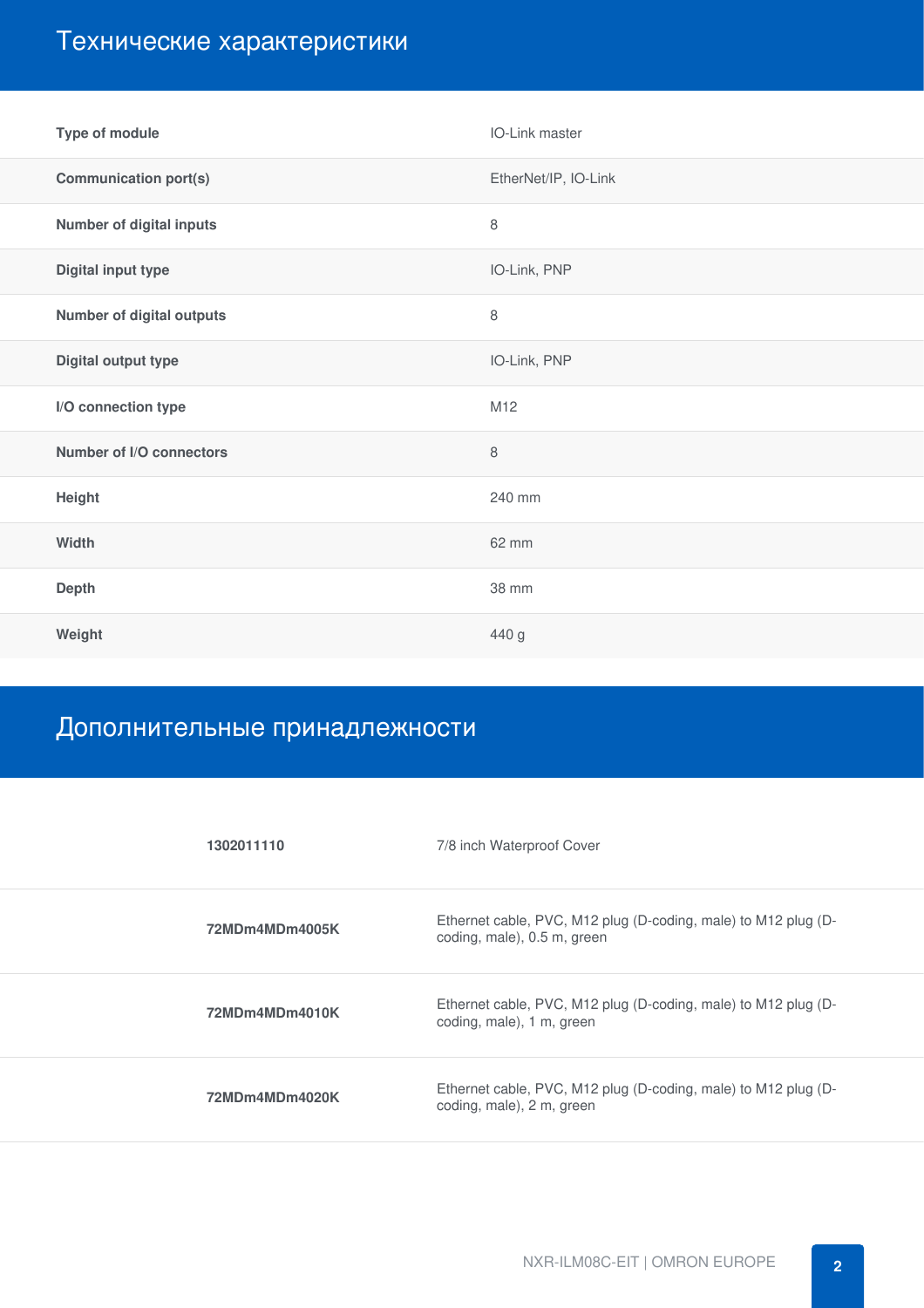| 72MDm4MDm4030K | Ethernet cable, PVC, M12 plug (D-coding, male) to M12 plug (D-<br>coding, male), 3 m, green  |  |
|----------------|----------------------------------------------------------------------------------------------|--|
| 72MDm4MDm4050K | Ethernet cable, PVC, M12 plug (D-coding, male) to M12 plug (D-<br>coding, male), 5 m, green  |  |
| 72MDm4MDm4100K | Ethernet cable, PVC, M12 plug (D-coding, male) to M12 plug (D-<br>coding, male), 10 m, green |  |
| 72MDm4Rm4005K  | Ethernet cable, PVC, M12 plug (D-coding, male) to RJ45, 0.5 m,<br>green                      |  |
| 72MDm4Rm4010K  | Ethernet cable, PVC, M12 plug (D-coding, male) to RJ45, 1 m, green                           |  |
| 72MDm4Rm4020K  | Ethernet cable, PVC, M12 plug (D-coding, male) to RJ45, 2 m, green                           |  |
| 72MDm4Rm4030K  | Ethernet cable, PVC, M12 plug (D-coding, male) to RJ45, 3 m, green                           |  |
| 72MDm4Rm4050K  | Ethernet cable, PVC, M12 plug (D-coding, male) to RJ45, 5 m, green                           |  |
| 72MDm4Rm4100K  | Ethernet cable, PVC, M12 plug (D-coding, male) to RJ45, 10 m,<br>green                       |  |
| 72MNf4010      | Power cable, PVC, 7/8 inch socket (female) to discrete wire, straight,<br>1 <sub>m</sub>     |  |
| 72MNf4020      | Power cable, PVC, 7/8 inch socket (female) to discrete wire, straight,<br>2 <sub>m</sub>     |  |
| 72MNf4050      | Power cable, PVC, 7/8 inch socket (female) to discrete wire, straight,<br>5m                 |  |
| 72MNf4100      | Power cable, PVC, 7/8 inch socket (female) to discrete wire, straight,<br>10 <sub>m</sub>    |  |
| 72MNf4MNm4010  | Power cable, PVC, 7/8 inch socket (female) to 7/8 inch plug (male),<br>straight, 1 m         |  |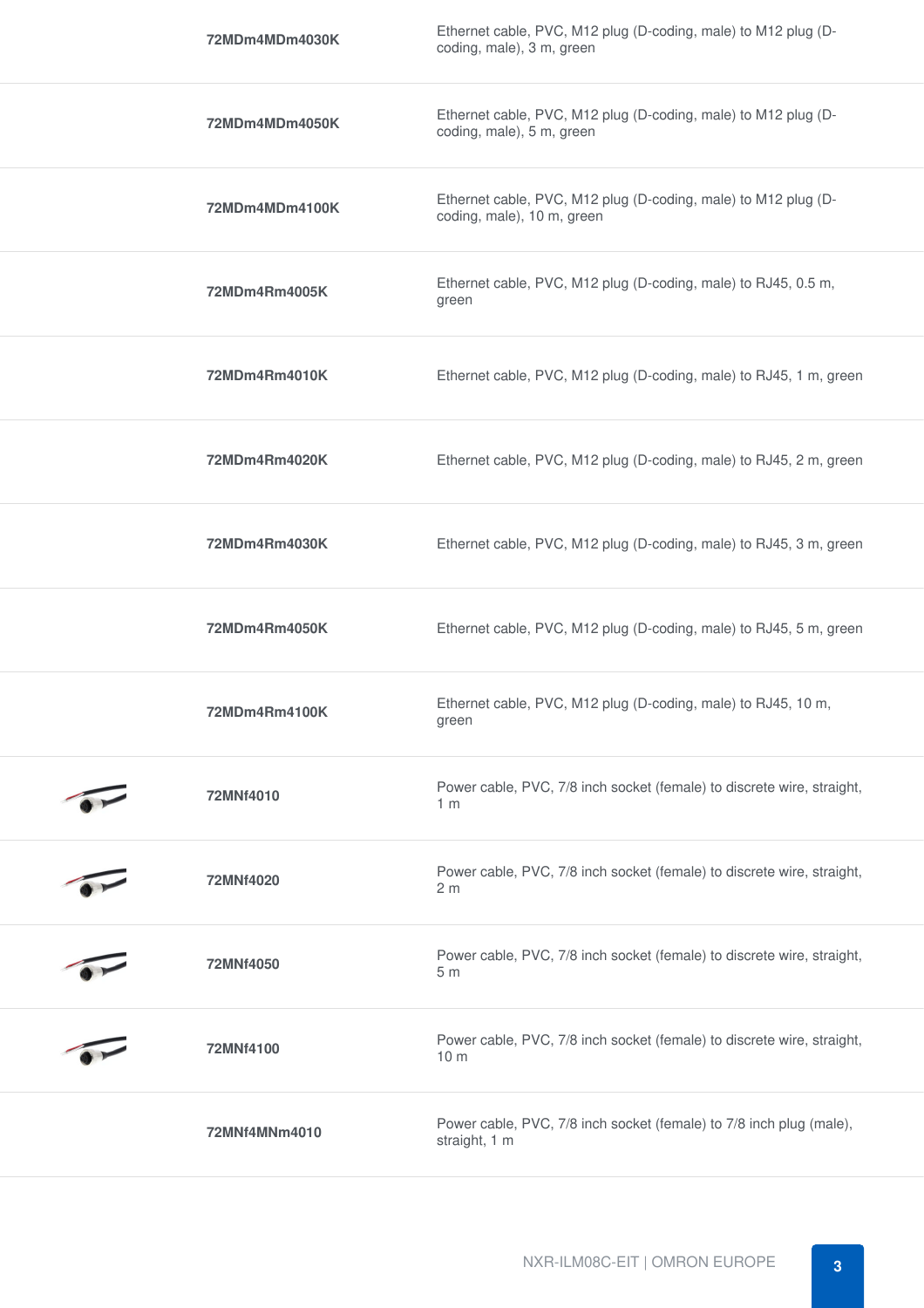| 72MNf4MNm4020          | Power cable, PVC, 7/8 inch socket (female) to 7/8 inch plug (male),<br>straight, 2 m                                                                                 |
|------------------------|----------------------------------------------------------------------------------------------------------------------------------------------------------------------|
| 72MNf4MNm4050          | Power cable, PVC, 7/8 inch socket (female) to 7/8 inch plug (male),<br>straight, 5 m                                                                                 |
| 72MNf4MNm4100          | Power cable, PVC, 7/8 inch socket (female) to 7/8 inch plug (male),<br>straight, 10 m                                                                                |
| 72MNfL4010             | Power cable, PVC, 7/8 inch socket (female) to discrete wire, right<br>angle, 1 m                                                                                     |
| 72MNfL4020             | Power cable, PVC, 7/8 inch socket (female) to discrete wire, right<br>angle, 2 m                                                                                     |
| 72MNfL4050             | Power cable, PVC, 7/8 inch socket (female) to discrete wire, right<br>angle, 5 m                                                                                     |
| 72MNfL4100             | Power cable, PVC, 7/8 inch socket (female) to discrete wire, right<br>angle, 10 m                                                                                    |
| 72MNfL4MNmL4010        | Power cable, PVC, 7/8 inch socket (female) to 7/8 inch plug (male),<br>right angle, 1 m                                                                              |
| 72MNfL4MNmL4020        | Power cable, PVC, 7/8 inch socket (female) to 7/8 inch plug (male),<br>right angle, 2 m                                                                              |
| 72MNfL4MNmL4050        | Power cable, PVC, 7/8 inch socket (female) to 7/8 inch plug (male),<br>right angle, 5 m                                                                              |
| 72MNfL4MNmL4100        | Power cable, PVC, 7/8 inch socket (female) to 7/8 inch plug (male),<br>right angle, 10 m                                                                             |
| <b>XS2W-D421-D81-F</b> | Cable with connectors on both cable ends, M12 straight socket<br>(female), M12 straight plug (male), 4-poles, A coded, PVC fire-<br>retardant robot cable, IP67, 2 m |
| <b>XS2W-D421-G81-F</b> | Cable with connectors on both cable ends, M12 straight socket<br>(female), M12 straight plug (male), 4-poles, A coded, PVC fire-<br>retardant robot cable, IP67, 5 m |
| <b>XS2Z-22</b>         | Water-resistive Covers for M12-male connector                                                                                                                        |